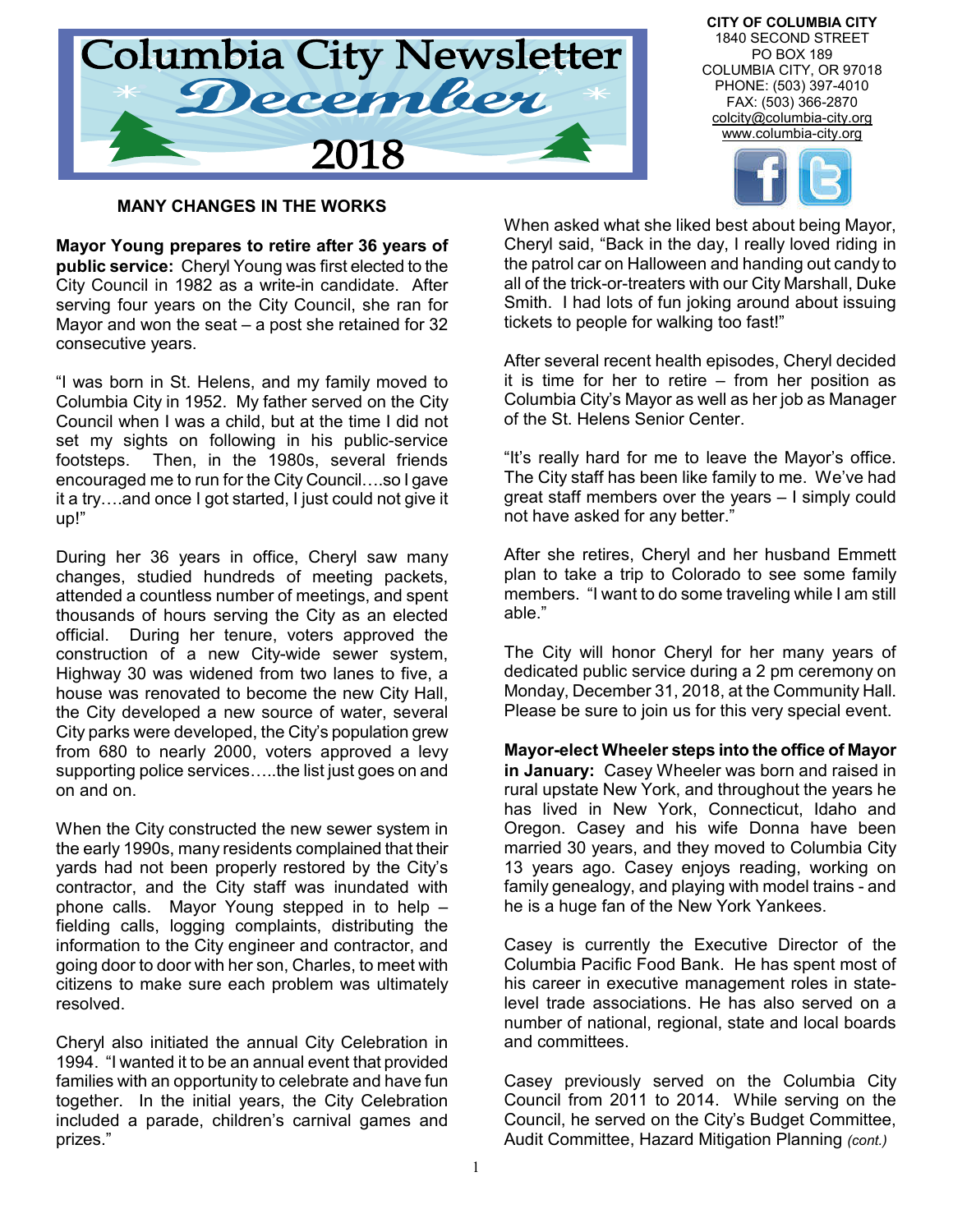### **MANY CHANGES IN THE WORKS** *(Continued from page 1)*

Group, and Streets Committee. He also chaired the working group that updated the City Charter and he was active in the development of the City's mission and vision statements. He previously served on the Port of Columbia County's Budget Committee, and currently serves on the 9-1-1 District's Budget Committee. He is an alternate Board Member for Columbia County's Homeland Security Emergency Management Commission.

When asked what he looks forward to in his upcoming post as Mayor, Casey said, "I plan to hold quarterly 'Coffee with the Mayor' meetings to give everyone an opportunity to get to know me better and discuss their concerns and ideas in a less formal setting."

Casey also said, "The City is always looking for volunteers to serve on committees and help with events and I urge each citizen to consider these opportunities, which can be found on the City's website at www.columbia-city.org. I also want to thank Cheryl and Leahnette for their many years of service to our City. We would not be the enjoyable community we are without their vision and leadership. Finally, I want to wish you all a joyous holiday season and a very happy new year!"

Casey is scheduled to be sworn in as the City's new Mayor at 6 pm on January 3, 2019. He will become the City's 15<sup>th</sup> Mayor.

**Council Member Harrison prepares for year-end retirement:** Nell Harrison was appointed to fill a vacancy on the City Council in May 2014, and she was subsequently elected to serve another four-year term. Her current term will expire at the end of December.

Nell, who was born and raised in Muskogee, Oklahoma, moved to Beaverton, Oregon in 1962 with her late husband, Owen, who was originally from the St. Helens area. Nell said, "We moved all around the country for a while. Owen was an electronics engineer and we followed his work. My favorite place was Long Island, New York. It was so beautiful there – there were gorgeous gardens everywhere. I was a Girl Scout leader and there were lots of amazing places to go and things to do with the Scouts – horseback riding, museums, you name it."

Nell said she and Owen settled into Columbia City in 1997. "We spent a lot of time on the water. At one

point, Owen built a 40-foot ferro-cement documented boat – we traveled up the Columbia River as far as Lewiston, Idaho, and we ventured 200 miles out into the ocean."

Nell and her little dog, Jake, are frequently visited by family members from Switzerland. Nell's father was born in Switzerland, and she still has about 35 surviving family members living there – most of which have made the trek out here to visit her at one time or another.

Besides being a Girl Scout leader, Nell also taught art at Portland Community College, was involved in the development of the Village Art Gallery in Beaverton, worked for the Beaverton School District, and worked in the insurance industry. Currently, she is a member of the Warren Community Fellowship and performs a variety of volunteer community service work. She is a Master Gardener and a very active member of the St. Helens Garden Club. She has been a member of the Columbia City Community Club since 1998 and was instrumental in the recent refurbishment of the Community Hall and involved in all of the fundraising activities for the project.

Over the years, Nell has spent hundreds of hours performing park maintenance work in several of the City's parks. She plans to continue to serve on the City's Parks Committee and Audit Committee. Nell's contributions to the City as a Council Member have been greatly appreciated, and we are very grateful for her past service.

**Council Member-elect Ziglinski set to take office in January:** Sue is the mother of two sons that she raised with her late husband, Dick (Ziggy) in North Portland, and is now the proud grandmother of three grandchildren.

She and her husband lived in North Portland for 26 years, and during that time they were involved in many nonprofit activities. She said, "We performed fundraising activities for Holy Cross School for ten years so no one had to pay tuition. The following year we were asked to return by parents who had to start paying tuition!"

They were very involved in Little League. Sue drove three popcorn wagons to the parks to sell goodies to keep the Little League running. They were involved with the other sports, too - including football, soccer and basketball. "There were no soccer teams for girls at that time, so I started one, but I could not find a league for the girls to play in. So, we joined the (*cont.)*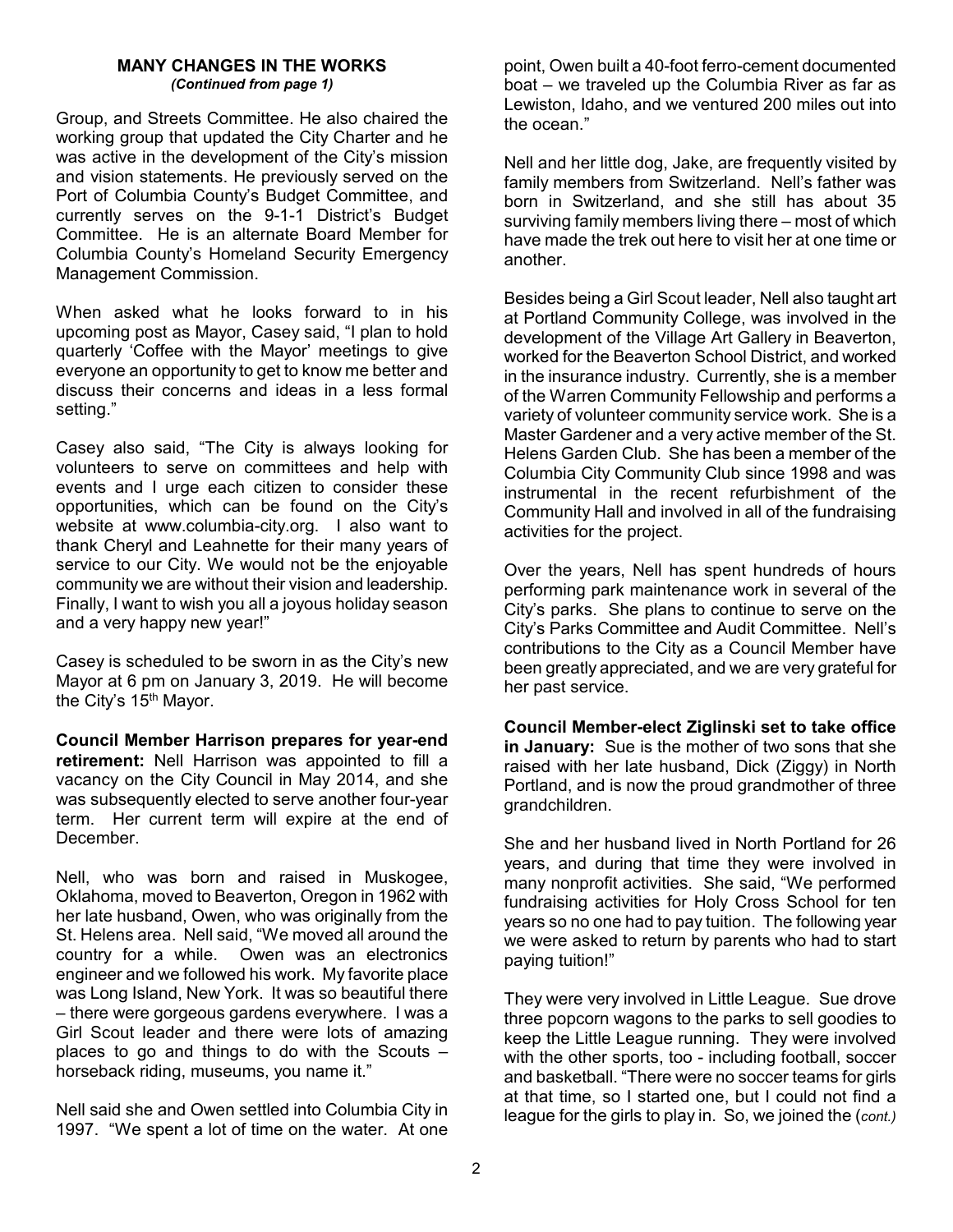#### **MANY CHANGES IN THE WORKS** *(Continued from page 2)*

Mt. Hood Soccer League. The next year, the Portland Parks system finally agreed to let girls play in a league."

In 1993 Sue and her husband moved to Columbia City. She originally worked as a medical assistant in Portland, and then had the opportunity to start the Oregon Drug and Alcohol Information Center, which is still operating today.

She made a career change and went to work for the government in Multnomah County - first for the Regional Drug Initiative, then Family and Children Services, and then the Department of Community Justice. She worked for Multnomah County for 20 years until she retired in 2012.

Sue currently consults for the federal government in the Department of Human Services, the Health Resources and Services Administration (HRSA), and the Department of Justice. She consults on tribal issues and tribal Law and social services issues.

Sue currently volunteers as a board member for the Native American Rehabilitation Center (a position she has held for 33 years), the Stumptown Stages (a musical theater in Portland), and the Columbia Pacific Food Bank, which serves Columbia County. She also officiates golf tournaments for the Juniors and the Men and Women Amateurs, and performs course rating for the Oregon Golf Association.

"I am honored to serve as a Council Member for the City of Columbia City." Sue is scheduled to be sworn in as a Council Member at 6 pm on January 3, 2019.

**Rivers retires from City Administrator post on December 31:** Leahnette Rivers will soon retire with 40 years of public service - she has served as the City Administrator for Columbia City since July 1999.

Her public service career began as a part-time clerktypist with the City of Rogue River in 1978. Shortly after she was promoted to a full-time Deputy-Recorder/Accounting Clerk position, and in 1985 she moved into the position of City Recorder/Treasurer – a department head position that reported directly to the Mayor and City Council. In 1995 she became Rogue River's first City Administrator.

After 18 years with Rogue River, Leahnette accepted a City Administrator post with the City of Talent.

Leahnette said, "Talent was very exciting – and highly challenging. They had just fired their manager, and they were in a state of crisis in the areas of financial management, personnel management, failing infrastructure, flood recovery……we went through a 100% turnover in management personnel in 1997. It was very fast paced – and an incredibly demanding and rewarding experience all at the same time."

In 1999, Leahnette married Buddy, who was working in the Beaverton area at the time. The couple's marriage meant a move to the Portland area, which brought Leahnette to Columbia City. "Once I found Columbia City, I knew this is where I wanted to stay until retirement. It is such a special community, and Mayor Young and the Council have been fantastic to work for over the years. I am excited about the future of Columbia City – we have an outstanding team of dedicated and talented employees and volunteers."

During her three-city career, Leahnette received over 30 Distinguished Budget Presentation Awards from the Government Finance Officers Association (GFOA), including a very rare "Especially Notable" rating. She also attained GFOA's Certificate of Achievement for Excellence in Financial Reporting for the cities of Talent and Rogue River. In 2015 she received the Herman Kehrli Award from the League of Oregon Cities for making long-lasting contributions in her communities.

"I have really enjoyed serving small communities. Positions in a small community offer so much variety throughout a typical work day. I have enjoyed a wide range of responsibilities, projects, assignments, and even bosses - I've reported directly to a group of elected officials for 33 years. I can't think of anything I would rather have done."

After retirement, Leahnette and Buddy plan to do some traveling around the US and Canada with their RV and their dog, Dixie. Leahnette looks forward to having more time to spend with family and friends. She enjoys a variety of activities and hobbies, and plans to do volunteer work in the City parks.

**McGlothlin steps in as new City Administrator:**  Mike McGlothlin is a native of the Gulf Coast area of Florida. He and his wife, Jessica, have three children and two grandchildren. Mike and his family moved to Columbia County in July of 2009 when he was hired as the first full-time Chief of Police for the Columbia City Police Department.

Mike holds a Bachelor's degree in Criminal *(cont.)*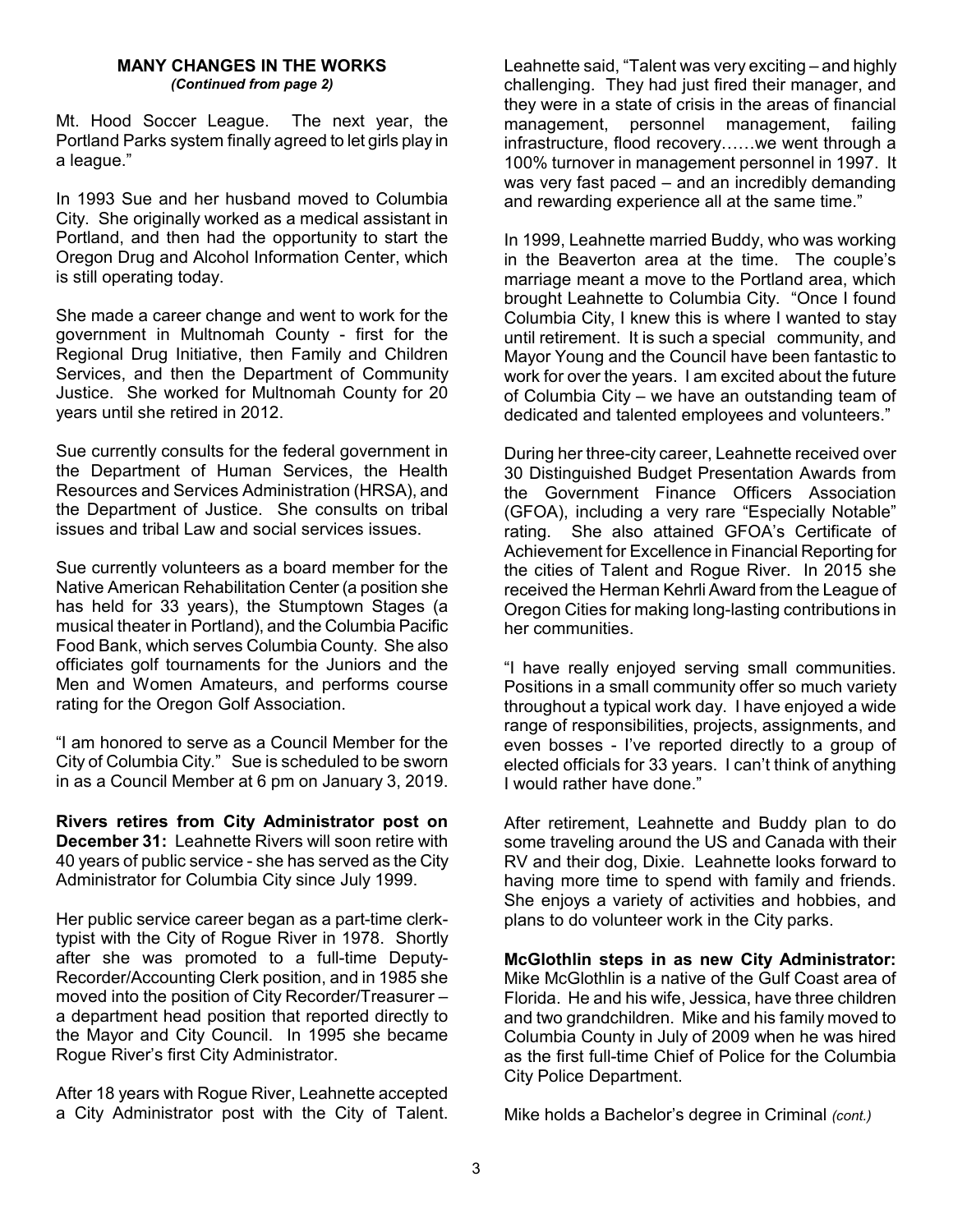### **MANY CHANGES IN THE WORKS** *(Continued from page 3)*

Justice Administration, an MBA-Public Administration degree, and is a graduate of the Oregon Executive Development Institute, the Rural Executive Management Institute, and the North Carolina Executive Law Enforcement Institute.

Mike entered the law enforcement profession in 1986 by joining the U.S. Army Military Police Corps. During his military law enforcement career he served as a Patrol Officer, Patrol Supervisor, Criminal Investigator and Operations Sergeant where he supervised 26 criminal, juvenile crimes, and narcotics investigators. He was also assigned to the U.S. Army's Joint Special Operations Command until he was honorably discharged in 1994 as a Sergeant First Class.

Mike joined the Fayetteville, North Carolina Police Department in 1994 and served as a Patrol Officer, Gang/Intelligence Unit Investigator, SWAT Officer, Police Sergeant and Special Assistant to the City Manager where he designed, trained, and developed the city's Community Improvement Team. This team focused on taking community policing and problem solving concepts city-wide to a population of over 200,000 citizens in order to improve organizational responsiveness and efficiency.

Mike joined the Zebulon, North Carolina Police Department in 2000 where he served as a Police Lieutenant/Division Commander. He served as both the Patrol Division and Service Division Commander with this agency for more than nine years. He also held additional duties as: Team Commander for the Special Emergency Response Team, Federal and State Grants Manager, Department Policy and Procedure Coordinator, Vehicle, Equipment and Supply Procurement Officer, Police Reserve Program Coordinator, K-9 Operations Supervisor, School Resource Officer Supervisor, Traffic Enforcement<br>Unit Supervisor and Department Training Supervisor and Department **Coordinator** 

After more than 31 years, Mike's law enforcement career will come to a close as he moves into the role of City Administrator, which he officially assumes on January 1st. "I look forward to working with the Mayor and City Council in achieving the City's goals and objectives, with the assistance of the fantastic team we have that already works very hard for the local community and its citizens on a daily basis."

### **Volunteers Needed!**

We are looking for people to help with an after school program at Columbia City School in February. Please contact us at the Library if you'd like to help.

### **Second Hand Prose:**

Second Hand Prose is cleaned out and all our stock is new to you! Winter is here,



so curl up with a good movie! Besides the 971 movies we have available for check out, we have some DVDs on sale for \$1 during December.

**New Books at the Library:** We added 125 new items to the Library this month! Check out the shelf we have for new books at the Library - it changes every week.

*Remarkable Creatures: Epic Adventures in the Search for the Origins of Species* by Sean B. Carroll *All that the Rain Promises: A Guide to Western Mushrooms* by David Arora

*Code Girls: The Untold Story of the American Women Code Breakers Who Helped Win World War II* by Liza Mundy

*Fear: Trump in the White House* by Bob Woodward *Hardcore Twenty-Four* by Janet Evanovich *Quilt the Town Christmas* by Ann Watkins Hazelwood *Winter in Paradise* by Elin Hilderbrand *The Western Star* by Craig Johnson *Unsheltered* by Barbara Kingsolver *Holy Ghost* by John Sandford *Sing, Unburied, Sing* by Jesmyn Ward

### **Library Hours:**

Monday through Thursday 3 pm – 6 pm Saturday 10 am – 2 pm Closed Christmas Eve, December 24 Closed Christmas Day, December 25 Closed New Year's Eve – December 31

No Friends of the Library Meeting in December Mystery Book Club meeting date to be determined

2000 Second Street/PO Box 189/Columbia City (503) 366-8020 ccclibrary@live.com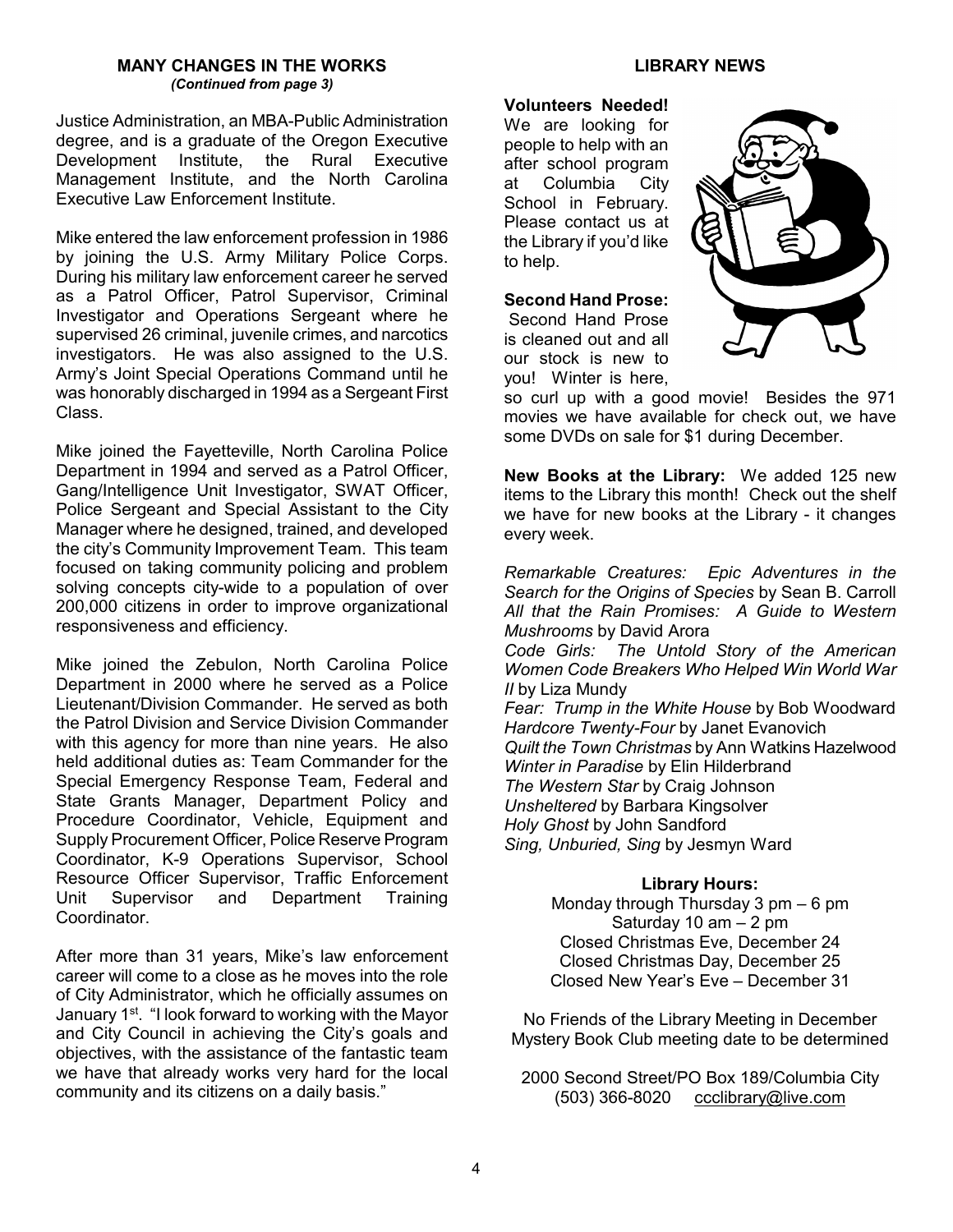

Holiday Concert featuring Michael Allen Harrison

# MONDAY, DECEMBER 10th, 6 PM

Tickets: \$20.00 per person Purchase tickets at City Hall now or at the door

# Event location: Columbia City Community Hall, 1850 Second Street

Food and beverages, including beer and wine, sold separately during the event

All event proceeds will benefit "Our Community Hall, A Legacy to Treasure"

# **CAPLES HOUSE MUSEUM HOSTS CHRISTMAS SHIP EVENT**

See the Christmas Ship Fleet on the Columbia River from the Caples House Museum on Saturday, December 8, 2018 at 6 pm.



Holiday cookies and cocoa will be served, and there will be a Christmas Sing-A-Long. Admission is free and donations are appreciated!

# **WATER CONSERVATION TIP**

Make sure all outdoor spigots are winterized to keep pipes from freezing, bursting and losing water.

## **NATIONAL PARK SERVICE SELECTS MCBRIDE CREEK TRAIL SYSTEM PROJECT**

We are pleased to announce that the National Park Service has selected Columbia City's McBride Creek Trail Project as one of over 40 projects in the Pacific West Region that will receive technical assistance during fiscal year 2019. Experienced staff from the National Park Service will provide the City with free, on-location facilitation and planning expertise under their Rivers, Trails and Conservation Assistance Program. This is the second year this project has been selected to receive assistance.

During the next year the National Park Service will continue to assist the City with gathering information, studying options, identifying obstacles, seeking solutions, collaborating with stakeholders, and seeking public participation and input as we work towards the development of an overall conceptual plan for the McBride Creek Trail System project. Further investigations into how to best overcome issues associated with providing safe and legal access to the Trestle Beach area are needed – this includes both pedestrian and vehicular access across the highway and the railroad tracks.

## **BOY SCOUT TROOP 106 OFFERS HOT MEALS ON CHRISTMAS EVE 2018**

The Boy Scouts of Troop 106, sponsored by American Legion Post #42, will be providing Christmas Eve Hot Meals again this year. The Hot Meal program has grown from serving one family of four in 1986 to over 680 individuals in 2018. The meals



are delivered to the homes by Boy Scouts, Cub Scouts, and Girl Scouts along with boys and girls that are associated with the Troop family. Deliveries occur between 1 and 5 pm in cooperation with the American Legion Post 42 and several businesses in Columbia County. Included with the dinner will be a toy or two for each child 12 and under.

The Troop is looking for help from the community in the form of donations of money, toys, vegetables, hams, or turkeys. They are also looking for individuals that might want to spend an hour or two helping on that afternoon. If you can help please send your contribution to Boy Scout Troop 106, PO Box 216, Columbia City, Oregon 97018 or call Bill Reese at (971) 328-2344 or email him at foresttoday@outlook.com for a pick-up of your item.